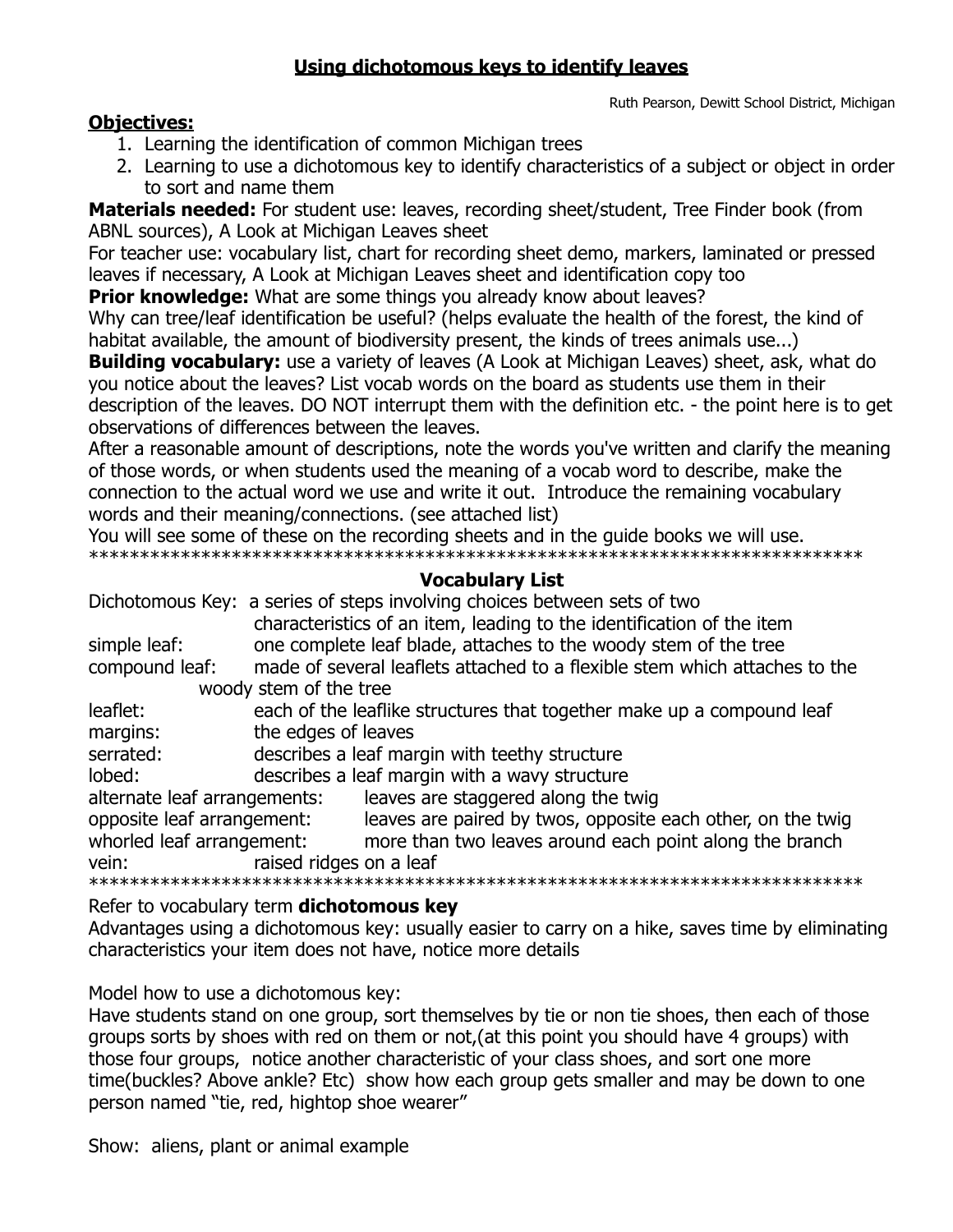Model using the recording sheet (from the alien key) then, distribute the recording sheets for each student.

Then distribute the key books to partners (2 students or 1 if you have odd numbers). Direct students to go the back cover to notice a ruler. Skim pages 1-4, then look at page 5.

Distribute an assortment of leaves (or leaves of their own finding) , the pair of students chooses one leaf to begin with, proceeds through the key and recording sheet to the point of identification.

Move on to another leaf, and as many as you'd like them to use.

Debrief: no talking, walk around finding friends with matched leaves, when everyone is matched as is possible, groups take turns naming their leaf – do they all agree on the name??

Follow up: use the dichotomous key to identify the leaves on "Look at Michigan Leaves"